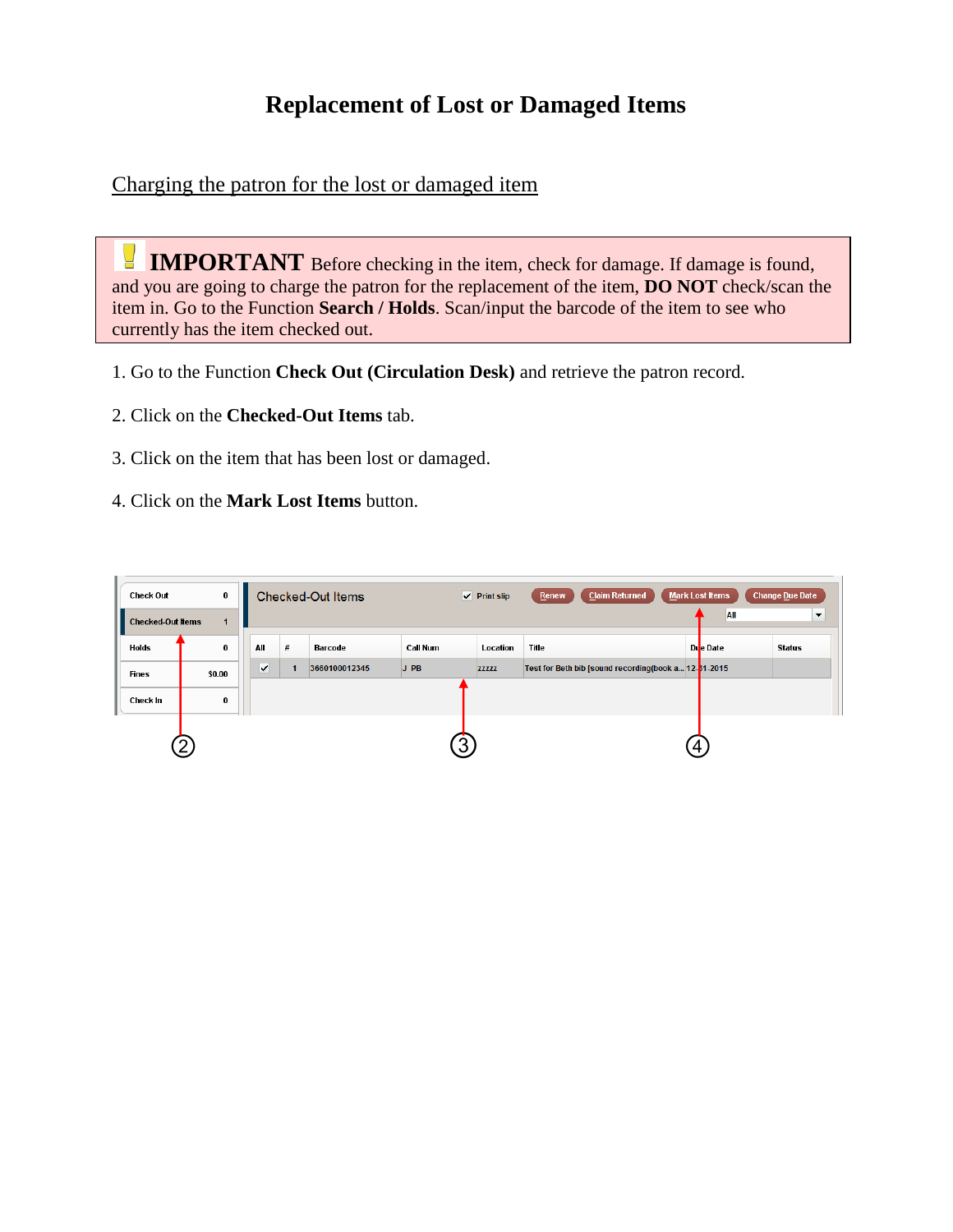The following window will open.

|     | <b>Mark Lost Items</b>        |                  |                                                      |                            |        |        | ×       |  |  |  |
|-----|-------------------------------|------------------|------------------------------------------------------|----------------------------|--------|--------|---------|--|--|--|
|     | \$33.00<br><b>Total bill:</b> |                  |                                                      |                            |        |        |         |  |  |  |
| No. | Barcode                       | Call Num         | Title                                                | Item CostProcessii Billing |        |        | Amount  |  |  |  |
| 1   | 3660100012345                 | J PB ZZZZZ       | Test for Beth bib [sound recording(book and  \$25.00 |                            | \$8.00 | \$0.00 | \$33.00 |  |  |  |
|     |                               |                  |                                                      |                            |        |        |         |  |  |  |
|     |                               |                  |                                                      |                            |        |        |         |  |  |  |
|     |                               |                  |                                                      |                            |        |        |         |  |  |  |
|     |                               |                  |                                                      |                            |        |        |         |  |  |  |
|     |                               |                  |                                                      |                            |        |        |         |  |  |  |
|     |                               |                  |                                                      |                            |        |        |         |  |  |  |
|     |                               | <b>Add Bills</b> | <b>Update Bill</b><br><b>View Item</b>               | Cancel                     |        |        |         |  |  |  |
|     |                               |                  |                                                      |                            |        |        |         |  |  |  |
|     |                               |                  | (5)                                                  |                            |        |        |         |  |  |  |

Explain to the patron that the cost to replace the item is a total of \$33.00. Item cost is \$25.00 and a processing fee of \$8.00. The patron has the choice of paying the \$33.00 or purchasing a replacement copy. They are required to pay the processing fee. The replacement copy must be the exact edition of the one lost. To find that information:

5. Click on the **View Item** button.

The following window will open.

| View Item · b13268892               |                    |          |                                                                                                                                                     |              |                 |      |      |                                  |        |       | $\vert \mathsf{x} \vert$ |
|-------------------------------------|--------------------|----------|-----------------------------------------------------------------------------------------------------------------------------------------------------|--------------|-----------------|------|------|----------------------------------|--------|-------|--------------------------|
| Eile Edit View Go Tools Window Help |                    |          |                                                                                                                                                     |              |                 |      |      |                                  |        |       |                          |
|                                     |                    |          |                                                                                                                                                     |              | 匮               | 图    | 倡    | $\vert \ldots \vert$             | 岡      | 昌     | ≌⊡                       |
|                                     |                    |          |                                                                                                                                                     |              | Insert          | View | Edit | Summary                          | Export | Print | Close                    |
|                                     |                    |          |                                                                                                                                                     |              |                 |      |      |                                  |        |       |                          |
| b13268892                           |                    |          |                                                                                                                                                     |              |                 |      |      |                                  |        |       |                          |
| Material Type o KIT                 |                    |          |                                                                                                                                                     |              |                 |      |      |                                  |        |       | $\rightsquigarrow$       |
| Rey, Margret.<br>Author             |                    |          |                                                                                                                                                     |              |                 |      |      |                                  |        |       |                          |
| Title                               |                    |          | Test for Beth bib [sound recording(book and cassette)] / by Margret Rey and Alan J. Shalleck.                                                       |              |                 |      |      |                                  |        |       |                          |
| Call No. J PB<br>1.00000000000      |                    |          |                                                                                                                                                     |              |                 |      |      |                                  |        |       | $\checkmark$             |
|                                     |                    |          |                                                                                                                                                     |              |                 |      |      |                                  |        |       |                          |
| Summary                             | Record             |          |                                                                                                                                                     |              |                 |      |      |                                  |        |       |                          |
| i17835392<br>Record                 |                    |          |                                                                                                                                                     |              |                 |      |      |                                  |        |       |                          |
|                                     |                    |          |                                                                                                                                                     | Edit         |                 |      |      |                                  |        |       |                          |
| <b>Item-Level Holds</b><br>$\bf{0}$ |                    |          | Checked out on 12-03-2015 10:12 to ROTTEN, PATRON due on 12-31-2015<br>i17835392    Last Updated: 12-03-2015    Created: 08-08-2007    Revisions: 9 |              |                 |      |      |                                  |        |       |                          |
| <b>Bib-Level Holds</b><br>0         |                    |          |                                                                                                                                                     |              |                 |      |      |                                  |        |       |                          |
|                                     | Copy No.           | 1        | <b>Inventory Date</b>                                                                                                                               | <b>L</b> .   | <b>Location</b> |      |      | zzzzz Millennium Default Locatio |        |       |                          |
|                                     | <b>Item Code 1</b> | $\bf{0}$ | <b>Checkin Location</b>                                                                                                                             | $\bf{0}$     | Loanrule        |      | 50   |                                  |        |       |                          |
|                                     | <b>Item Code 2</b> | سيدان    | <b>No. of Renewals</b>                                                                                                                              | $\mathbf{0}$ | <b>Status</b>   |      |      | $-$ DUE 12-31-2015               |        |       |                          |
|                                     |                    |          |                                                                                                                                                     |              |                 |      |      |                                  |        |       |                          |
|                                     |                    |          |                                                                                                                                                     |              |                 | 6    |      |                                  |        |       |                          |
|                                     |                    |          |                                                                                                                                                     |              |                 |      |      |                                  |        |       |                          |

6. Click on the **View** button.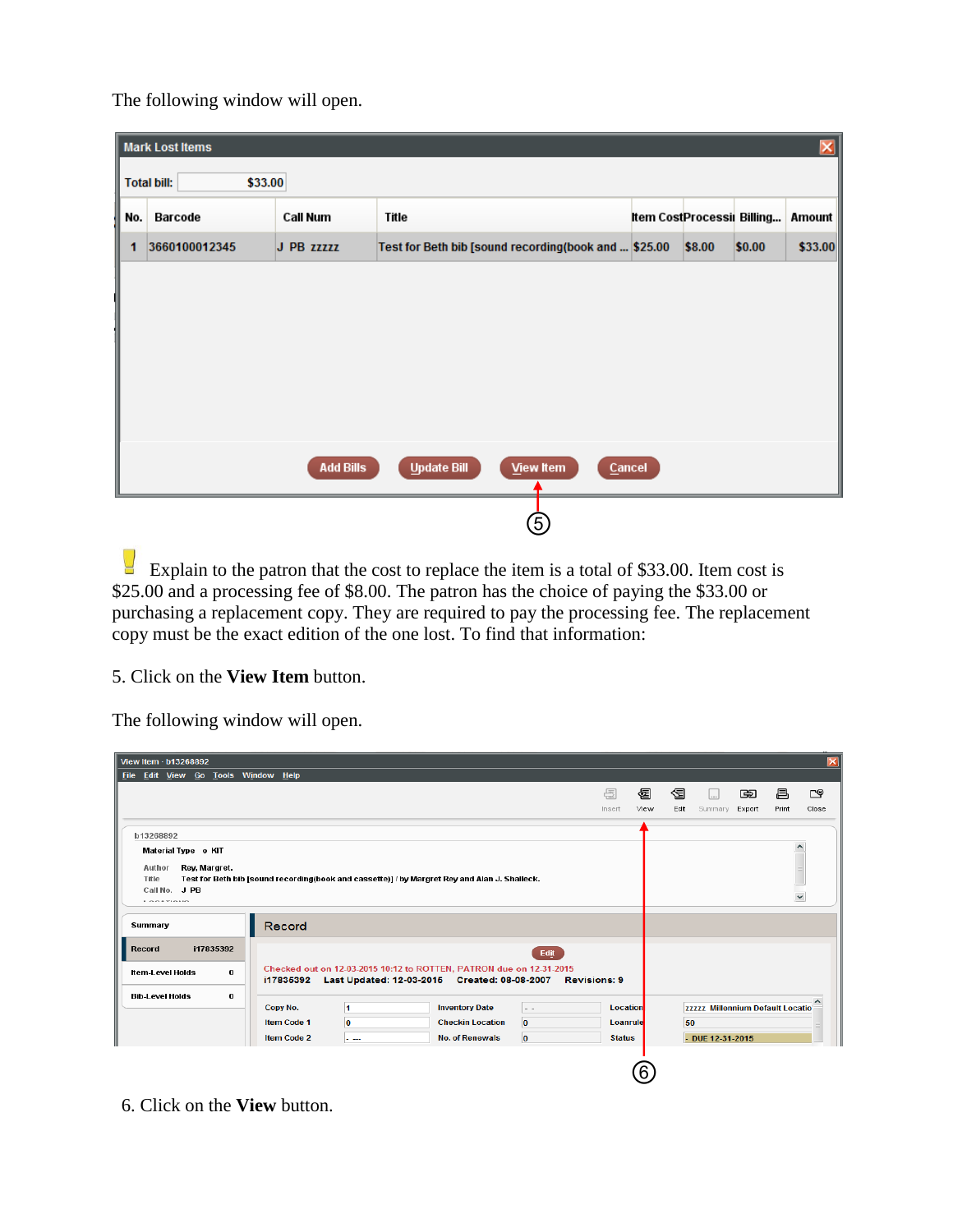The following window will open.

| View Item · b13268892  |             |      |                                          |                     |              |                                              |                     |  |        |      |                   |      |                         |        |        |       |
|------------------------|-------------|------|------------------------------------------|---------------------|--------------|----------------------------------------------|---------------------|--|--------|------|-------------------|------|-------------------------|--------|--------|-------|
| <b>File</b>            |             |      | Edit View Go Tools Reports Window Help   |                     |              |                                              |                     |  |        |      |                   |      |                         |        |        |       |
|                        |             |      |                                          |                     |              |                                              |                     |  | 圄      | 喦    | 好                 | 絙    | $\left  \ldots \right $ | €      | 岡      | 昌     |
|                        |             |      |                                          |                     |              |                                              |                     |  | Insert | Save | View              | Edit | Summary                 | Verify | Export | Print |
|                        |             |      |                                          |                     |              |                                              |                     |  |        |      |                   |      |                         |        |        |       |
|                        |             |      |                                          |                     |              |                                              |                     |  |        |      |                   |      |                         |        |        |       |
| b13268892              |             |      |                                          |                     |              | Last Updated: 09-16-2010 Created: 08-08-2007 | <b>Revisions: 6</b> |  |        |      |                   |      |                         |        |        |       |
| Language               | eng English |      |                                          |                     |              | <b>Cat. Date</b>                             | 01-09-2006          |  |        |      | <b>Bib Code 3</b> |      | n SUPPRESS              |        |        |       |
| <b>Skip</b>            | 0           |      |                                          |                     |              | <b>Bib Level</b>                             | <b>m MONOGRAPH</b>  |  |        |      | <b>Country</b>    |      | mau Massachusetts       |        |        |       |
| <b>Location</b>        |             |      | <b>ZZZZZ</b> Millennium Default Location |                     |              | <b>Material Type</b>                         | o KIT               |  |        |      |                   |      |                         |        |        |       |
|                        |             |      |                                          |                     |              |                                              |                     |  |        |      |                   |      |                         |        |        |       |
| <b>MARC Leader</b>     |             |      | ##### c i m                              |                     |              | 2 2 #####   a 4 5 0 0                        |                     |  |        |      |                   |      |                         |        |        |       |
| <b>Bib Utility No.</b> |             | 001  | ocm28269804                              |                     |              |                                              |                     |  |        |      |                   |      |                         |        |        |       |
| Misc.                  |             | 003  | <b>OCoLC</b>                             |                     |              |                                              |                     |  |        |      |                   |      |                         |        |        |       |
| Misc.                  |             | 005  |                                          | 20041217113802.0    |              |                                              |                     |  |        |      |                   |      |                         |        |        |       |
| Misc.                  |             | 007  |                                          | $ss$ lunjic $   -$  |              |                                              |                     |  |        |      |                   |      |                         |        |        |       |
| Misc.                  |             | 008  | 930614 s 1991                            |                     | mau nn n i d |                                              | eng d               |  |        |      |                   |      |                         |        |        |       |
| <b>Standard No.</b>    |             | 020  |                                          | 0395390338 (pbk.)   |              |                                              |                     |  |        |      |                   |      |                         |        |        |       |
| Misc.                  |             | 040  |                                          |                     |              | <b>TULICTULIdOCOIdOCLIdOCLCQIdMUSIdCRM</b>   |                     |  |        |      |                   |      |                         |        |        |       |
| Misc.                  |             | nan. |                                          | <b>FIGITI CRAIN</b> |              |                                              |                     |  |        |      |                   |      |                         |        |        |       |

8. Write down the Standard No. for the patron. The Standard No. is the same as the ISBN. (Highlighted in yellow)

Explain to patron, the item that they purchase, has to have the exact ISBN on it.

9. Close each window until you are back to the "Mark Lost Items" window. See Below

|                               | <b>Mark Lost Items</b> |                  |                                                      |                            |        |        | $\mathbf{x}$ |  |
|-------------------------------|------------------------|------------------|------------------------------------------------------|----------------------------|--------|--------|--------------|--|
| \$33.00<br><b>Total bill:</b> |                        |                  |                                                      |                            |        |        |              |  |
| No.                           | Barcode                | Call Num         | Title                                                | Item Cost Processi Billing |        |        | Amount       |  |
| 1                             | 3660100012345          | J PB ZZZZZ       | Test for Beth bib [sound recording(book and  \$25.00 |                            | \$8.00 | \$0.00 | \$33.00      |  |
|                               |                        |                  |                                                      |                            |        |        |              |  |
|                               |                        |                  |                                                      |                            |        |        |              |  |
|                               |                        |                  |                                                      |                            |        |        |              |  |
|                               |                        |                  |                                                      |                            |        |        |              |  |
|                               |                        |                  |                                                      |                            |        |        |              |  |
|                               |                        |                  |                                                      |                            |        |        |              |  |
|                               |                        | <b>Add Bills</b> | <b>Update Bill</b><br><b>View Item</b>               | <b>Cancel</b>              |        |        |              |  |
|                               |                        |                  |                                                      |                            |        |        |              |  |
|                               |                        | 10               |                                                      |                            |        |        |              |  |

10. Click on **Add Bills** button.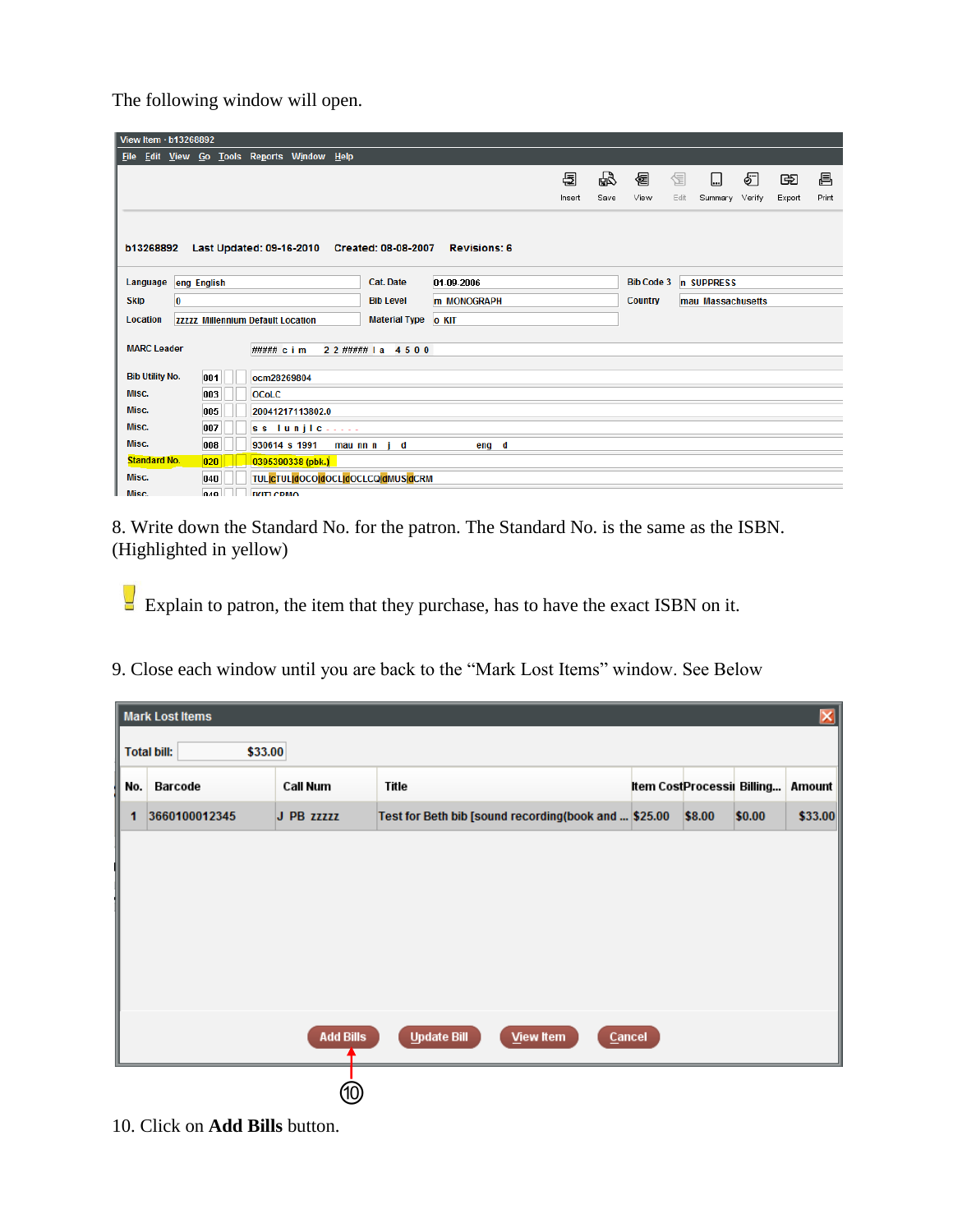

11. Click on the **Fines** tab. You will see the total cost of the item on the patron's record.

| $\bf{0}$<br><b>Check Out</b>         | <b>Fines</b> |               | <b>Add Charge</b><br>Waive Charges<br><b>Collect Money</b>                    | <b>Fines Paid</b> | <b>Patron Notes</b>                       |
|--------------------------------------|--------------|---------------|-------------------------------------------------------------------------------|-------------------|-------------------------------------------|
| $\bf{0}$<br><b>Checked-Out Items</b> |              |               |                                                                               |                   | \$0.00<br>Total: \$33.00 Amount selected: |
| 0<br><b>Holds</b>                    | AII          | <b>Status</b> | Title                                                                         | Location          | Amount                                    |
| <b>Fines</b><br>\$33.00              |              | Lost          | Test for Beth bib [sound recording(book and cassette)] / by Margret Rey ZZZZZ |                   | \$33.00                                   |
| 0<br>Check In                        |              |               |                                                                               |                   |                                           |

 $\Box$  The total cost of the item will remain on the patron's record until the replacement copy is brought to the library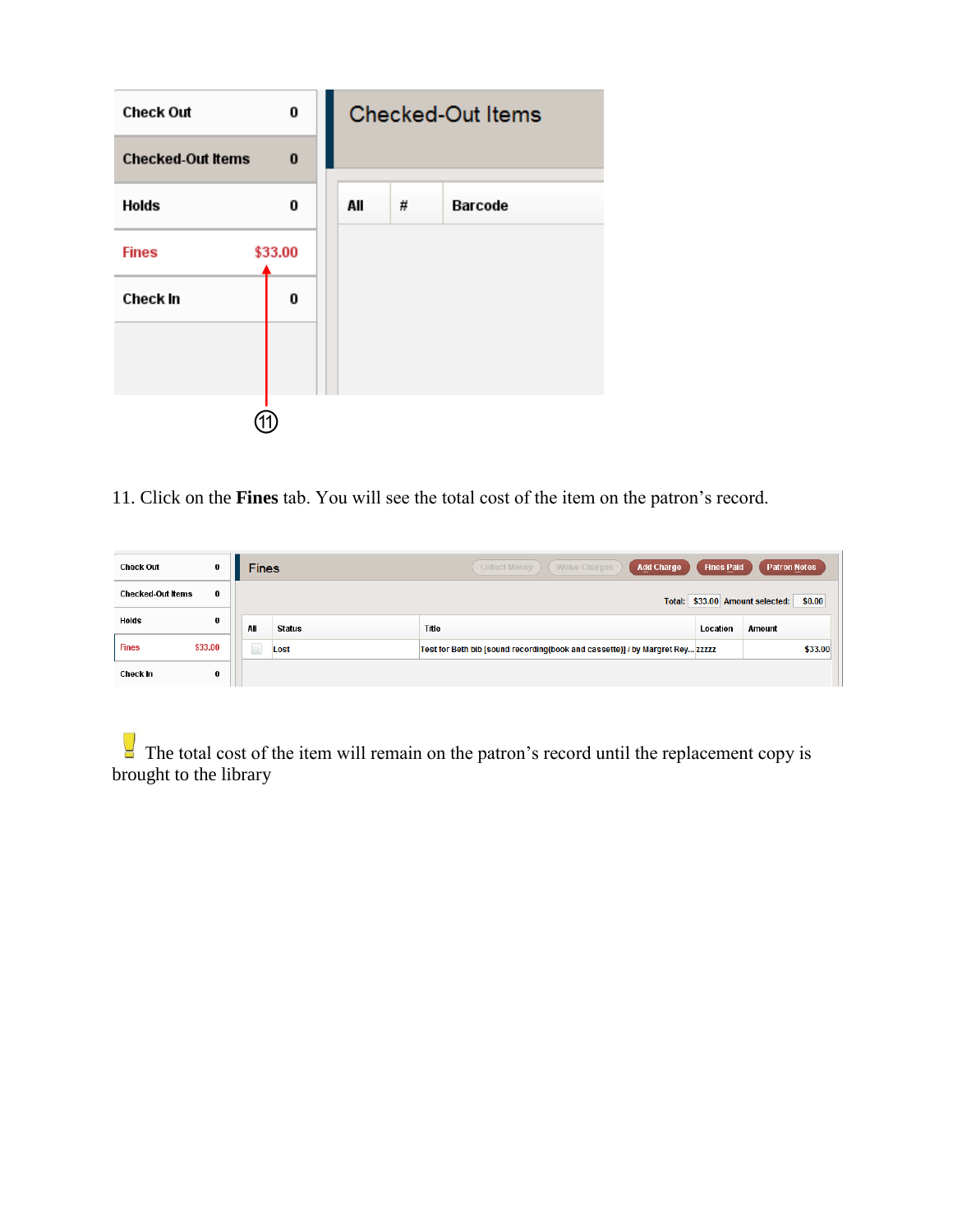## When the patron brings in the replacement copy:

The processing fee has to be paid when the replacement copy is brought to the library.

- 1. Retrieve the patron record.
- 2. Click on the **Fines** tab. You will see the total cost of the item on the patron's record.

| <b>Check Out</b>         | $\bf{0}$ | <b>Fines</b>             |               | <b>Add Charge</b><br><b>Collect Money</b><br>Waive Charges                    | <b>Fines Paid</b> | <b>Patron Notes</b>                       |
|--------------------------|----------|--------------------------|---------------|-------------------------------------------------------------------------------|-------------------|-------------------------------------------|
| <b>Checked-Out Items</b> | 0        |                          |               |                                                                               |                   | Total: \$33.00 Amount selected:<br>\$0.00 |
| <b>Holds</b>             | 0        | All                      | <b>Status</b> | Title                                                                         | Location          | Amount                                    |
| <b>Fines</b>             | \$33.00  | $\overline{\phantom{a}}$ | Lost          | Test for Beth bib [sound recording(book and cassette)] / by Margret Rey zzzzz |                   | \$33.00                                   |
| Check In                 | 0        |                          |               |                                                                               |                   |                                           |
|                          |          |                          |               | $\left(3\right)$                                                              |                   |                                           |

3. Click on the item that has been lost or damaged.

| <b>Check Out</b>         | 0        | <b>Fines</b> |               | <b>Collect Money</b><br><b>Waive Charges</b><br>Add Charge                    | <b>Fines Paid</b> | <b>Patron Notes</b>                     |
|--------------------------|----------|--------------|---------------|-------------------------------------------------------------------------------|-------------------|-----------------------------------------|
| <b>Checked-Out Items</b> | $\bf{0}$ |              |               |                                                                               |                   | Total: \$33.00 Amount selected: \$33.00 |
| Holds                    | 0        | All          | <b>Status</b> | Title                                                                         | Location          | Amount                                  |
| <b>Fines</b>             | \$33.00  | ◡            | Lost          | Test for Beth bib [sound recording(book and cassette)] / by Margret Rey 22222 |                   | \$33.00                                 |
| Check in                 | 0        |              |               |                                                                               |                   |                                         |
|                          |          |              |               | 4.                                                                            |                   |                                         |

4. **Right click** on the item that has been lost or damaged.

The following window will open.

| 0<br><b>Check Out</b>         | <b>Fines</b>            |               | <b>Waive Charges</b><br><b>Collect Money</b><br><b>Add Charge</b>                              | <b>Fines Paid</b> | <b>Patron Notes</b>                     |
|-------------------------------|-------------------------|---------------|------------------------------------------------------------------------------------------------|-------------------|-----------------------------------------|
| 0<br><b>Checked Out Items</b> |                         |               |                                                                                                |                   | Total: \$33.00 Amount selected: \$33.00 |
| 0<br>Holds                    | All                     | <b>Status</b> | Title                                                                                          | Location          | Amount                                  |
| \$33.00<br><b>Fines</b>       | $\overline{\mathbf{v}}$ | Lost          | Test for Beth bib [sound recording(book and cassette)] / by Margret Rey and Alan J             |                   | \$33.00                                 |
| Check In<br>0                 |                         |               | <b>COPY</b><br><b>View This Item</b><br><b>View This Fine</b><br>Print Table (Receipt Printer) |                   |                                         |
|                               |                         |               | (5)                                                                                            |                   |                                         |

5. Click on **View This Fine.**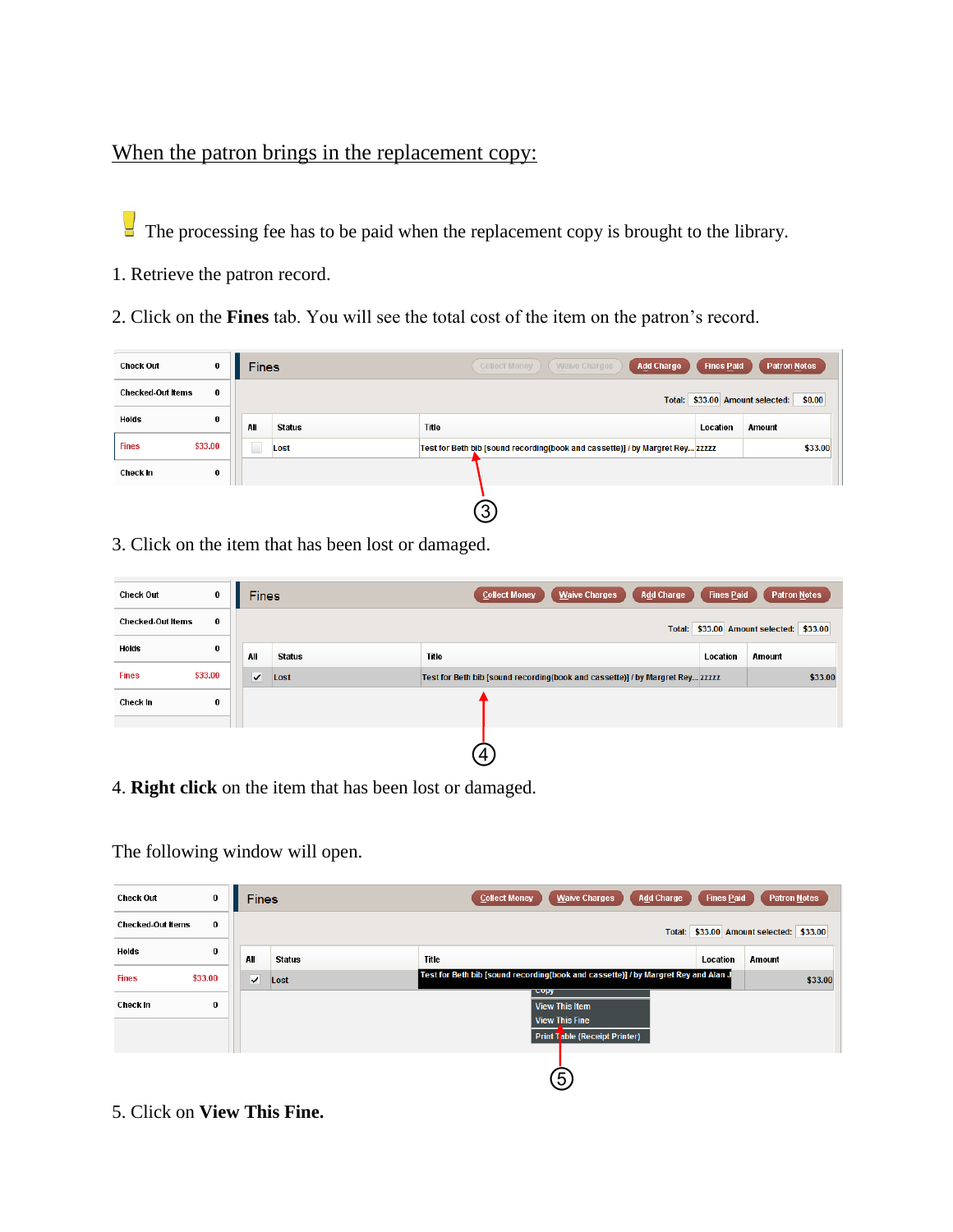The Detailed Fine Display will open.

| <b>Detailed Fine Display</b>       | $\vert\mathsf{x}\vert$                                                                           |
|------------------------------------|--------------------------------------------------------------------------------------------------|
| Name:                              | <b>ROTTEN, PATRON</b>                                                                            |
| Patron Barcode:                    | 26601001037261                                                                                   |
| <b>Ilnvoice:</b>                   | 840267                                                                                           |
| Type:                              | Lost                                                                                             |
| <b>Call Number:</b>                | J. PB. Millennium Default Location                                                               |
| Author:                            | Rey, Margret.                                                                                    |
| <b>Title:</b>                      | Test for Beth bib [sound recording(book and cassette)] / by<br>Margret Rey and Alan J. Shalleck. |
| <b>Item Barcode:</b>               | 3660100012345                                                                                    |
| Date Assessed:                     | 12-03-15 03:12PM                                                                                 |
| Date Checked Out: 12-03-15 10:12AM |                                                                                                  |
| Date Due:                          | 12-31-15                                                                                         |
| <b>Item Charge:</b>                | \$25.00                                                                                          |
| <b>Processing Fee:</b>             | \$8.00                                                                                           |
| <b>Billing Fee:</b>                | \$0.00                                                                                           |
| <b>Total:</b>                      | \$33.00                                                                                          |
|                                    | <b>Adjust</b><br>Cancel<br>OK<br><b>Print</b>                                                    |
|                                    | ົດ                                                                                               |

6. Click on the **Adjust** button. ⑥

| <b>Detailed Fine Display</b> |                                                                                                  |
|------------------------------|--------------------------------------------------------------------------------------------------|
| <b>IName:</b>                | <b>ROTTEN, PATRON</b>                                                                            |
| <b>IPatron Barcode:</b>      | 26601001037261                                                                                   |
| <b>Invoice:</b>              | 840267                                                                                           |
| Type:                        | Lost                                                                                             |
| <b>Call Number:</b>          | J PB Millennium Default Location                                                                 |
| Author:                      | Rey, Margret.                                                                                    |
| <b>Title:</b>                | Test for Beth bib [sound recording(book and cassette)] / by<br>Margret Rey and Alan J. Shalleck. |
| <b>Iltem Barcode:</b>        | 3660100012345                                                                                    |
| Date Assessed:               | 12-03-15 03:12PM                                                                                 |
| <b>Date Checked Out:</b>     | 12-03-15 10:12AM                                                                                 |
| Date Due:                    | 12-31-15                                                                                         |
| <b>Item Charge:</b>          | \$0.00                                                                                           |
| <b>Processing Fee:</b>       | \$8.00                                                                                           |
| <b>Billing Fee:</b>          | \$0.00                                                                                           |
| <b>Total:</b>                | \$33.00                                                                                          |
|                              | Adjust<br>Cancel<br>$\overline{\mathsf{O}}$ K<br><b>Print</b>                                    |
|                              |                                                                                                  |

7. Change the **Item Charge** to \$0.00 and Click on **OK.** 

8. Collect the \$8.00 processing fee.